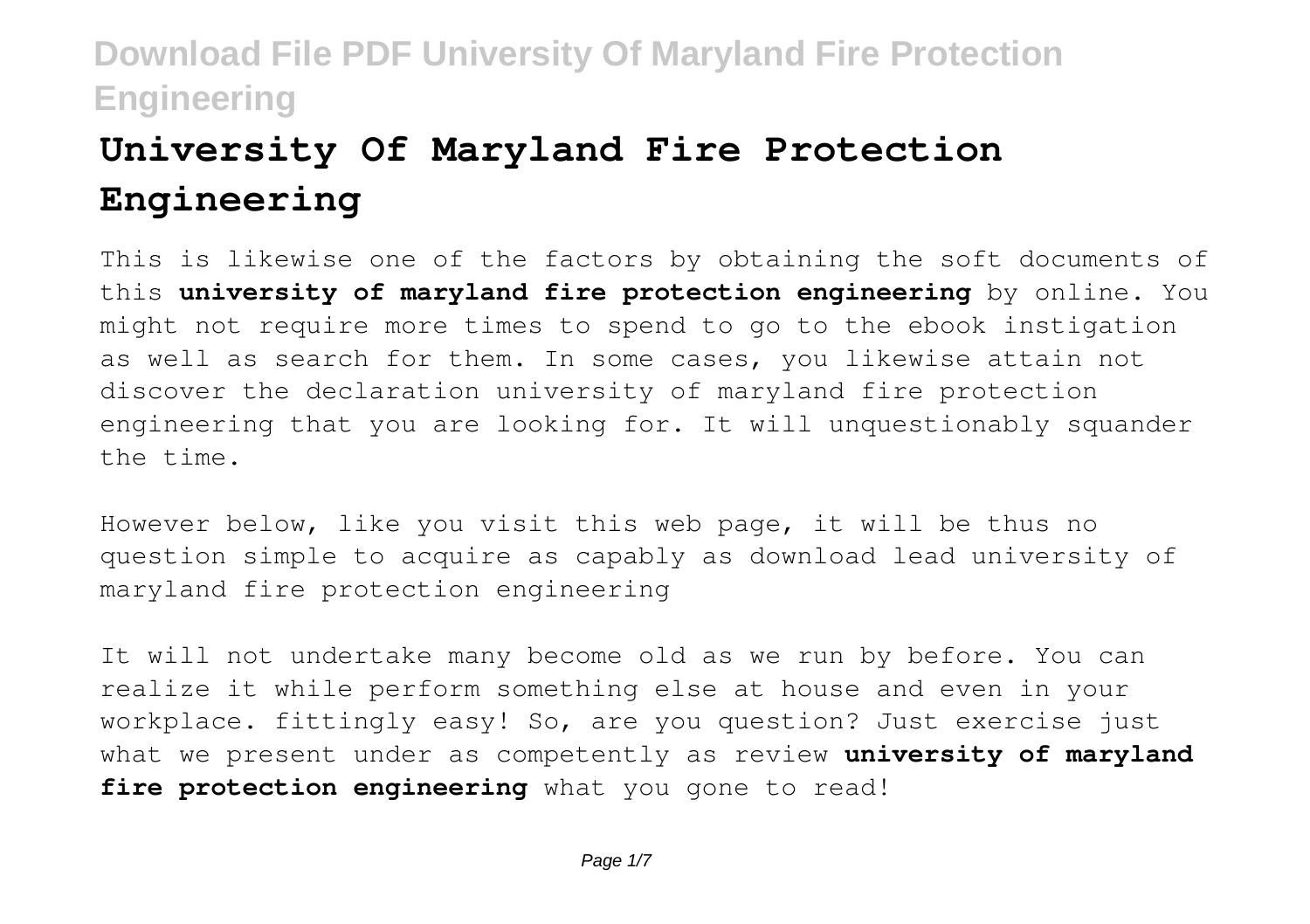UMD FPE promotional video FPE Seminar, 18 Nov 2020 FPE Faculty Lecture Series - Computer Based Compartment Fire Modeling Fire Protection Engineering (FPE) Technology FPE@UMD PSA: Fire Prevention Fire Protection Engineering *FPE@UMD: Fire Protection Engineering* FPE@UMD: Fire Response Online Graduate Program in Fire Protection Engineering Engineering Methods for Fire Safety Design 13 20 University of Maryland, College Park Coursera Fast Track Your Career in the Fire Protection Engineering Industry The Battalion TV: Prince George's County (MD) Fire/EMS The WORST Parts About UMD - University of Maryland - Campus Interviews (2019) LTU What Is Fire? *University of Maryland Campus Tour*

What I Wish I Knew before Getting to Maryland<del>How to engineer buildings</del> for fire safety Don't Spark a Wildfire! What Is Your Fire Response Plan? Working House Fire in Laurel, Maryland - Prince George's County Welcome to the University of Maryland! Fire Behavior, Flow Path Door Control UMD Fire Protection Engineering Labs UMD Fire Protection Engineering Class of 2019 Senior Video *UL FSRI UMD Fellowship Opportunity FPE@UMD: Understanding Fire Phenomena University of Maryland FPE Maryland Day - April 28, 2018* Professional Graduate Engineering Programs at the University of Maryland FPE@UMD -Understanding Fire Phenomena UMD Fire Protection Engineering Undergraduate Student Research Project University Of Maryland Fire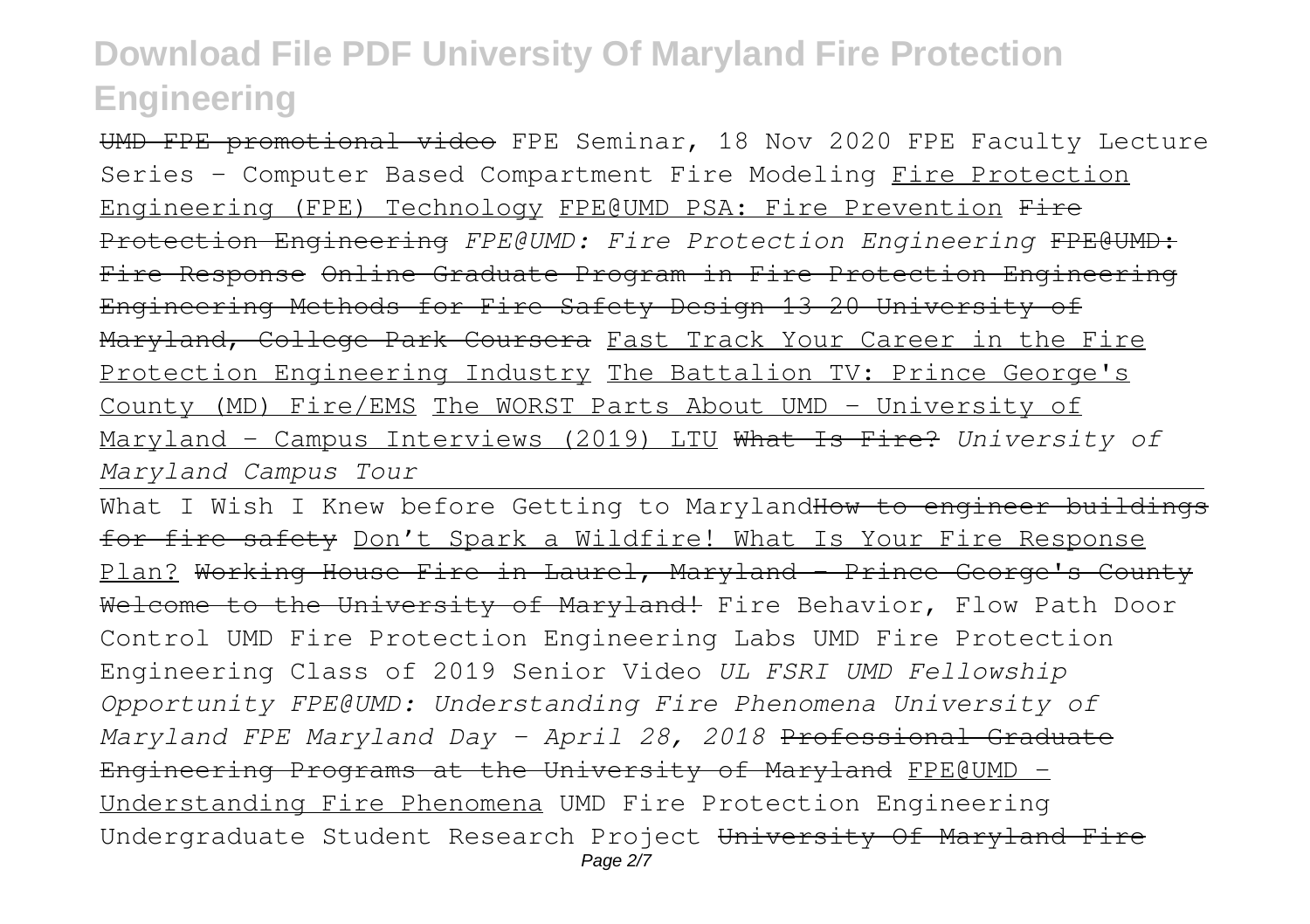#### Protection

The Department of Fire Protection Engineering at the A. James Clark School of Engineering at the University of Maryland

### University Of Maryland - Department of Fire Protection ...

The UMD Department of Fire Protection Engineering offers a challenging opportunity in FPE research and education. Fire safety embraces many topics, including the behavior of fire and smoke; the interaction of fire with people, structures and the environment; fire hazard and risk analysis; and fire safety design, regulation and investigation. Fire research includes, but is not limited to ...

#### Careers | Department of Fire Protection Engineering

ENFP102 Fire Safe Building Designs (3 Credits) Students are introduced to Fire Protection Engineering (FPE). Discussions on contemporary fire safety topics are designed to raise your interest and understanding of fire, its impact on people, property and the environment and methods to mitigate the threat of fire.

ENFP - Engineering, Fire Protection < University of Maryland Isaac Leventon is an alumni of the University of Maryland (UMD), where he completed his BS, MS, and PhD with the Department of Fire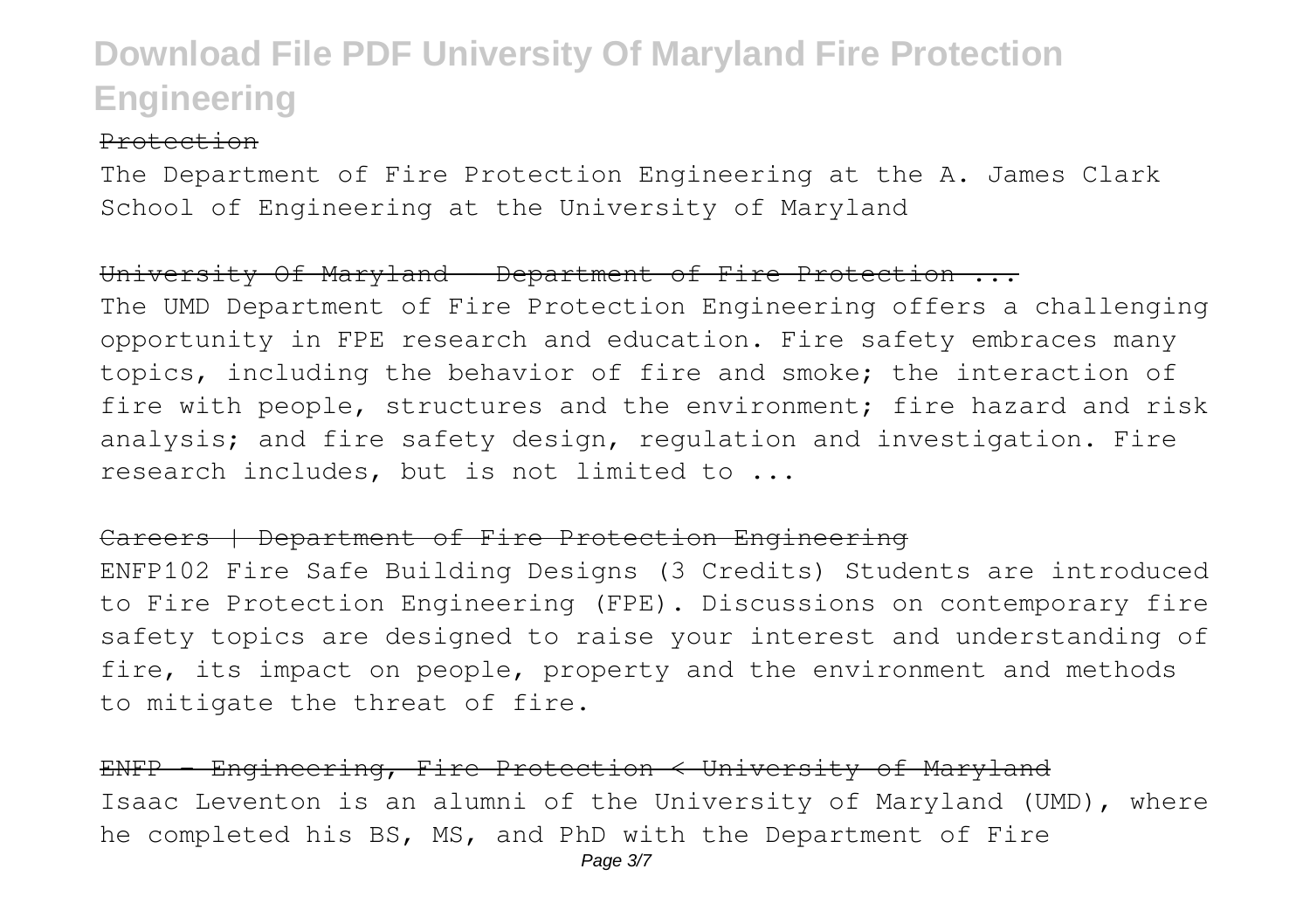Protection Engineering. He currently works as a Research Associate in the Fire Research Division at the National Institute of Standards and Technology (NIST). His research focuses on the design, construction, and use of experimental apparatus to quantify the ...

#### Leventon, Isaac | Department of Fire Protection Engineering

The Department of Fire Protection Engineering (FPE) offers a worldclass environment for advanced graduate study and research in the broad area of fire safety. The department offers a Master of Science (M.S) degree and a Master of Engineering (M.Eng.) degree. The mission of the FPE Department is to reduce the burden of fire losses on life and property by providing the highest quality of ...

Fire Protection Engineering (ENFP) < University of Maryland ENFP601 Introduction to Fire Protection Engineering (3 Credits) The basic concepts of life safety, water-based fire protection systems, building construction, codes and standards along with tenability, fire behavior, and human behavior are introduced along with traditional and performance-based approaches for analyzing human response to fire. Students learn to analyze the egress systems and ...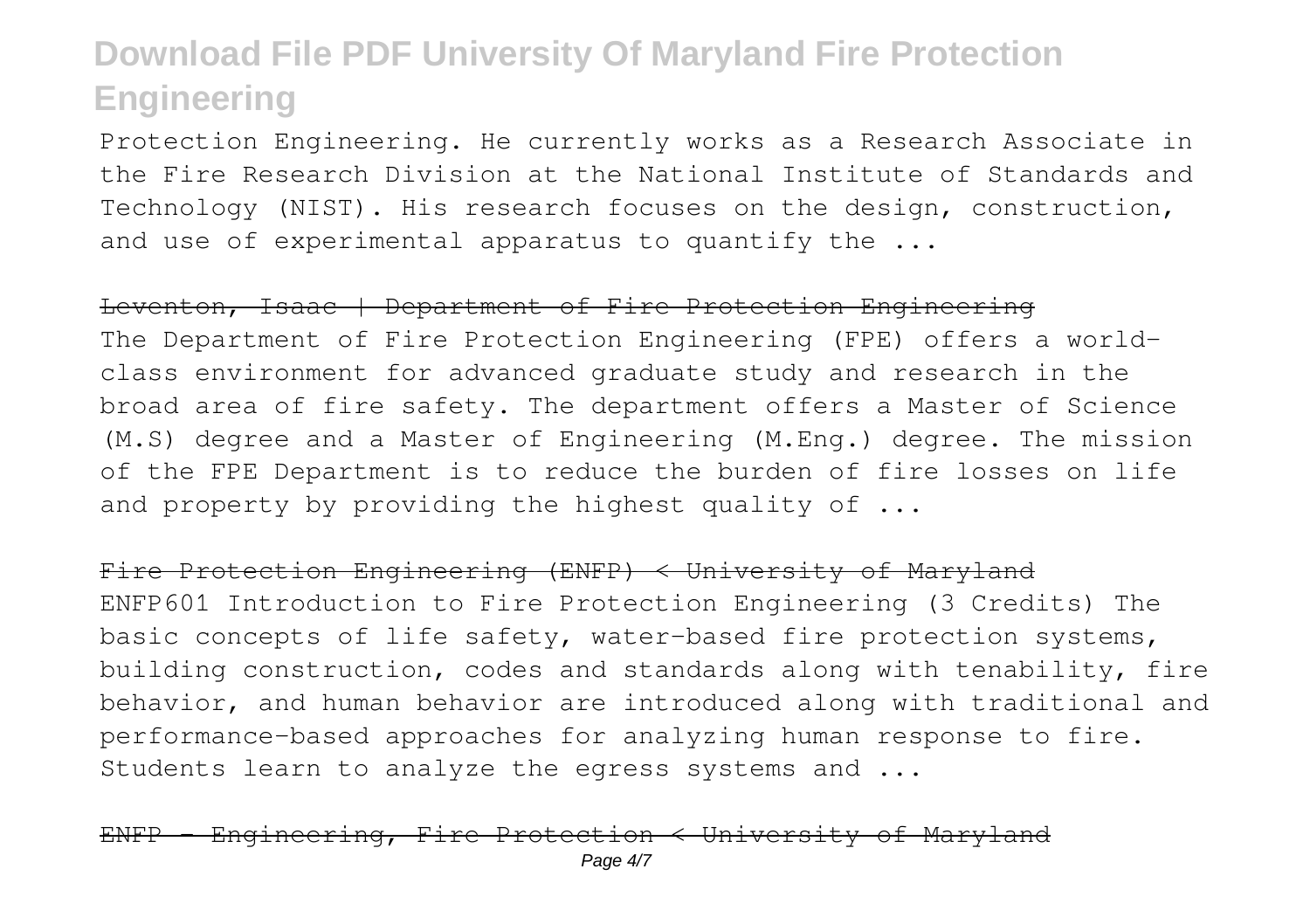The Fire Protection Engineering Department was primarily created by the activities of the Training Committee of The Maryland State Firemen's Association. The Maryland State Firemen's Association was and still is the source of the leaders of the Maryland Volunteer Fire Departments. Maryland's Volunteer Fire Companies and Departments have developed a strong culture of camaraderie.

#### University of Maryland Fire Protection Alumni | The ...

The Maryland Fire and Rescue Institute (MFRI) of the University of Maryland is the state's training and education system for all-hazard responses. The Institute plans, researches, develops and delivers quality programs to prepare agencies and individuals to protect life, property and the environment. LATEST ANNOUNCEMENTS. 2020 Annual Report. Learn More → Maryland Weekend Goes Virtual ...

#### Maryland Fire and Rescue Institue / University of Maryland

NSF, Combustion, Fire Protection Engineering, University of Maryland. Burning Item Database:. The Burning Item Database is a collection of fire test data for commonly used household/office furniture (i.e. chairs, sofas, mattresses, bookcases, etc.)The original data were collected during furniture calorimeter tests and the BID database is constructed from a review of different sources ...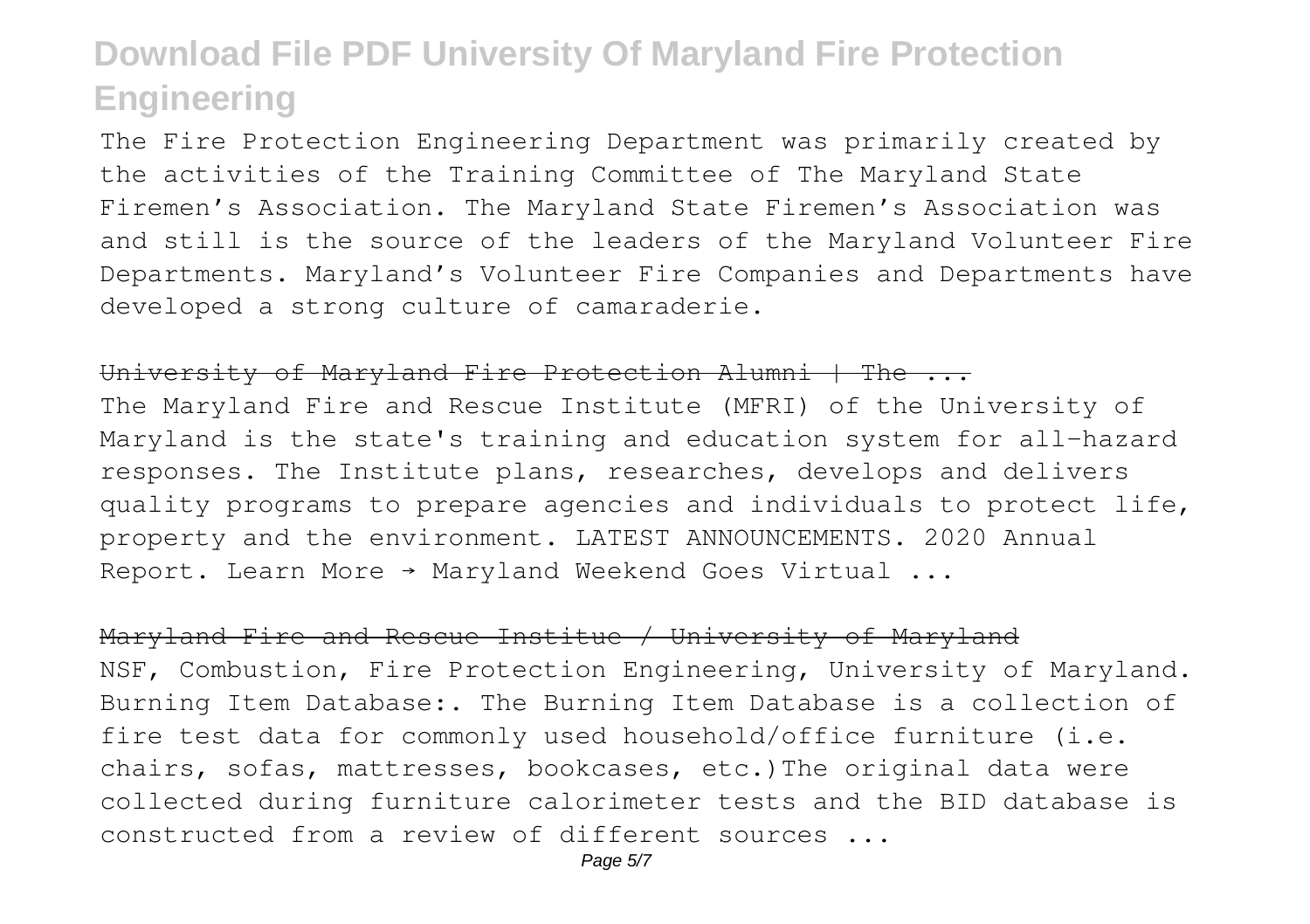### Burning Item Database - University Of Maryland

FIRE operates 15 different research streams enabling more than 600 new Univerity of Maryland students each year to thrive in a variety of environments. Kasey Goon She told us " The connections I've made with other FIRE members are just as valuable as the incredible amount of knowledge I've gained from the program.

#### FIRE: The First-Year Innovation & Research Experience

The Department of Fire Protection Engineering at the University of Maryland College Park (UMCP) is working in partnership with the National Center for Forensic Science (NCFS) of the University of Central Florida (UCF) to create a Burning Item Database. This effort is being funded by the National Institute of Justice (NIJ) under contract 2008-DN-BX-K167. PURPOSE. The purpose of the Burning Item ...

### FireBID - University Of Maryland

The mission of the Fire Protection Engineering program at University of Maryland is to reduce the burden of fire losses on life and property by providing the highest quality of scientifically-based education, research and outreach in fire protection engineering, and in fire-related safety, health and environmental issues.